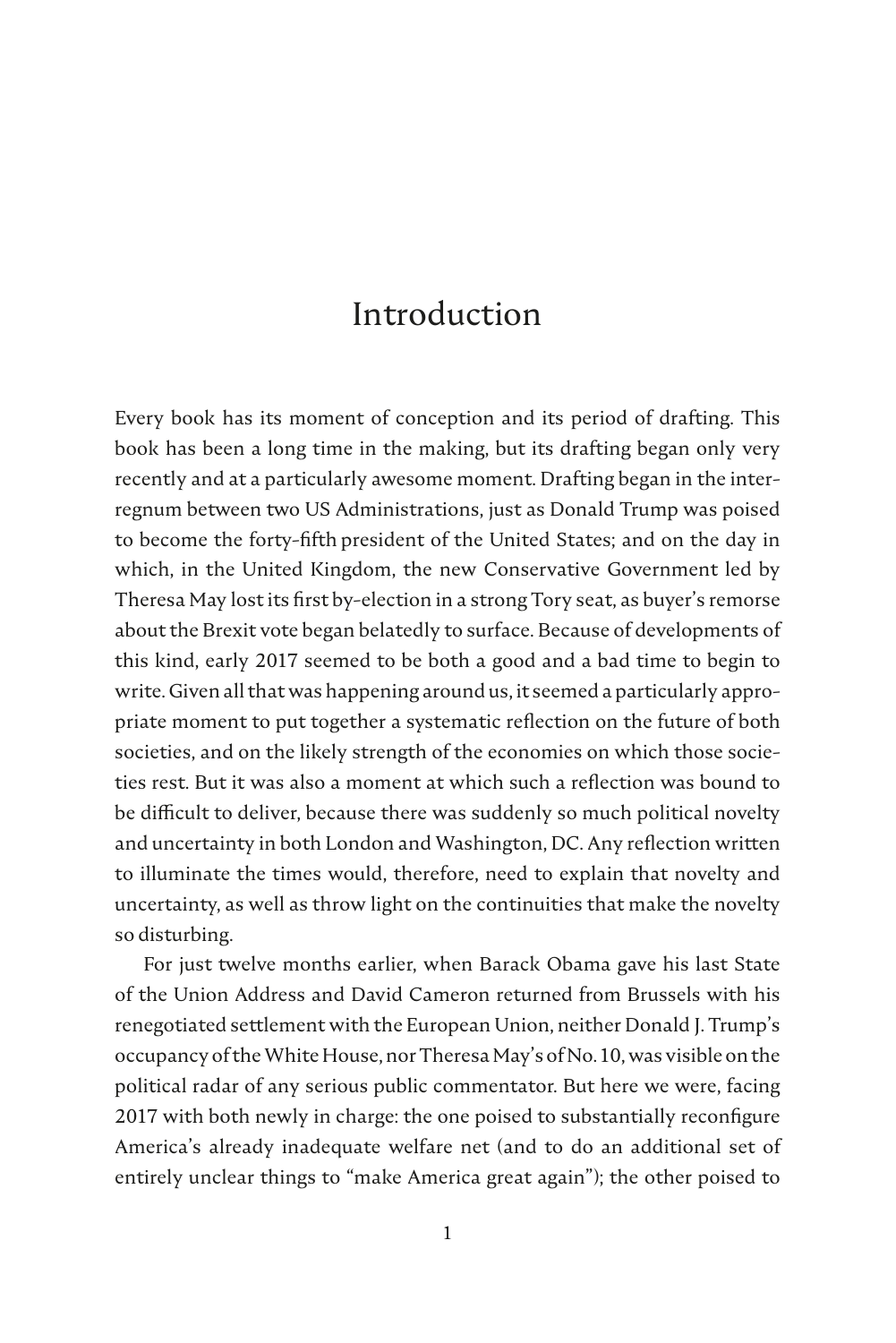somehow negotiate the UK's route out of the European Union without damaging still further the already vulnerable UK economy. Of course, neither of these political figures will necessarily be with us for long – May, if her weakened condition after her unsuccessful general election continues, Trump if he is eventually impeached – but even if either/both fall from power as sharply as they rose, the political volatility from which they both benefited will undoubtedly persist.

So, as we explore now the future of two economies under new and uncertain political leadership, it is initially worth noting the extent to which, for all their recently achieved solid rates of GDP-growth and job-creation – both the US and UK are running at near full employment as this volume goes to press – serious indicators are readily available to demonstrate just how *fundamentally flawed* both economies continue to be. Take the US economy for example, where:

- Total household debt is on the rise again up by 70 per cent from its post-crash trough of 2010 – peaking in the first three months of 2017 at \$12.7 trillion (a peak higher even than that realized in 2008). This, in the wake of over four decades of stagnant real wage growth for most Americans, and of steadily increasing inequality in the distribution of income and wealth.
- Post-recession manufacturing employment growth in the US economy that is still sluggish and low. The US manufacturing sector, which in 2000 absorbed 17.3 million American workers and by 2010 absorbed just 11.5 million, still only accounted for 12.3 million jobs by mid-2015, a 37 per cent drop from the June 1979 manufacturing employment peak of over 19 million. This at a time when the US trade deficit with what is now the world's leading producer and exporter of manufactured goods – China – is running at a record level: \$365.7 billion in 2015, and still \$347 billion in 2016.
- Labour market participation rates for working-age men in America are down and falling, at the very time when death rates among those men are creeping up. In the US, some 11.5 million men aged 24–55 are currently neither employed nor looking for a job; but the white non-Hispanic members of that same demographic are reportedly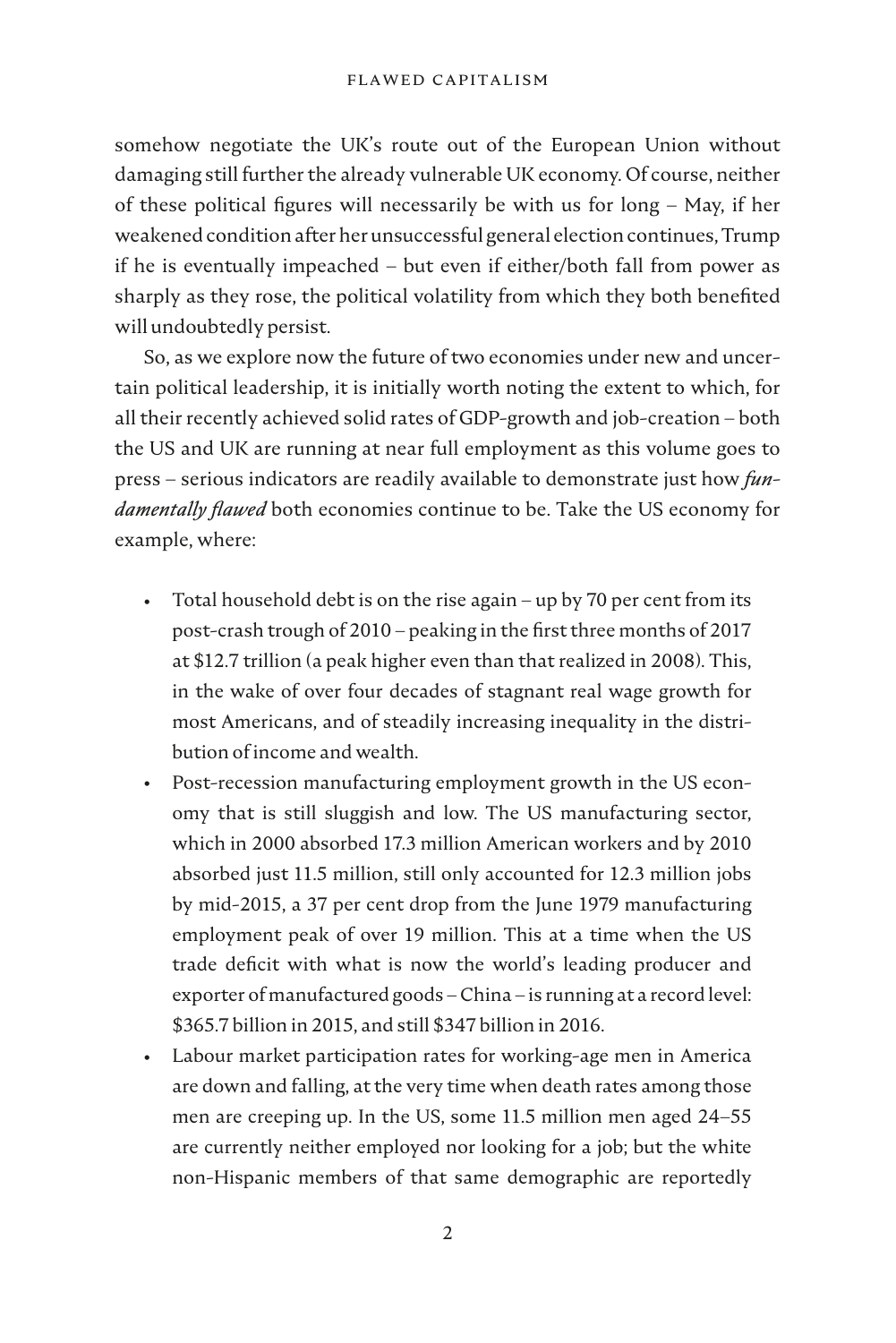consuming pain-killers at twice the rate of employed Americans, and – as Figure I.1 indicates – are now dying at a faster rate and at a younger age than did their equivalents in the generation before, and younger and at a faster rate than their equivalents abroad. It used to be only the black working class who died young in America, but apparently not any more.





(Source: Anne Case & Angus Deacon, "Mortality and Morbidity in the 21st Century", Brookings Papers on Economic Activity, Spring 2017, p. 406).

But the United States is not alone in supposedly facing a difficult and demanding economic and social future, one characterized by dire statistics on such things as income and debt, job security, and health. There are powerful signs of adverse headwinds in the United Kingdom too, if you know where to look for them. Among these are at least the following: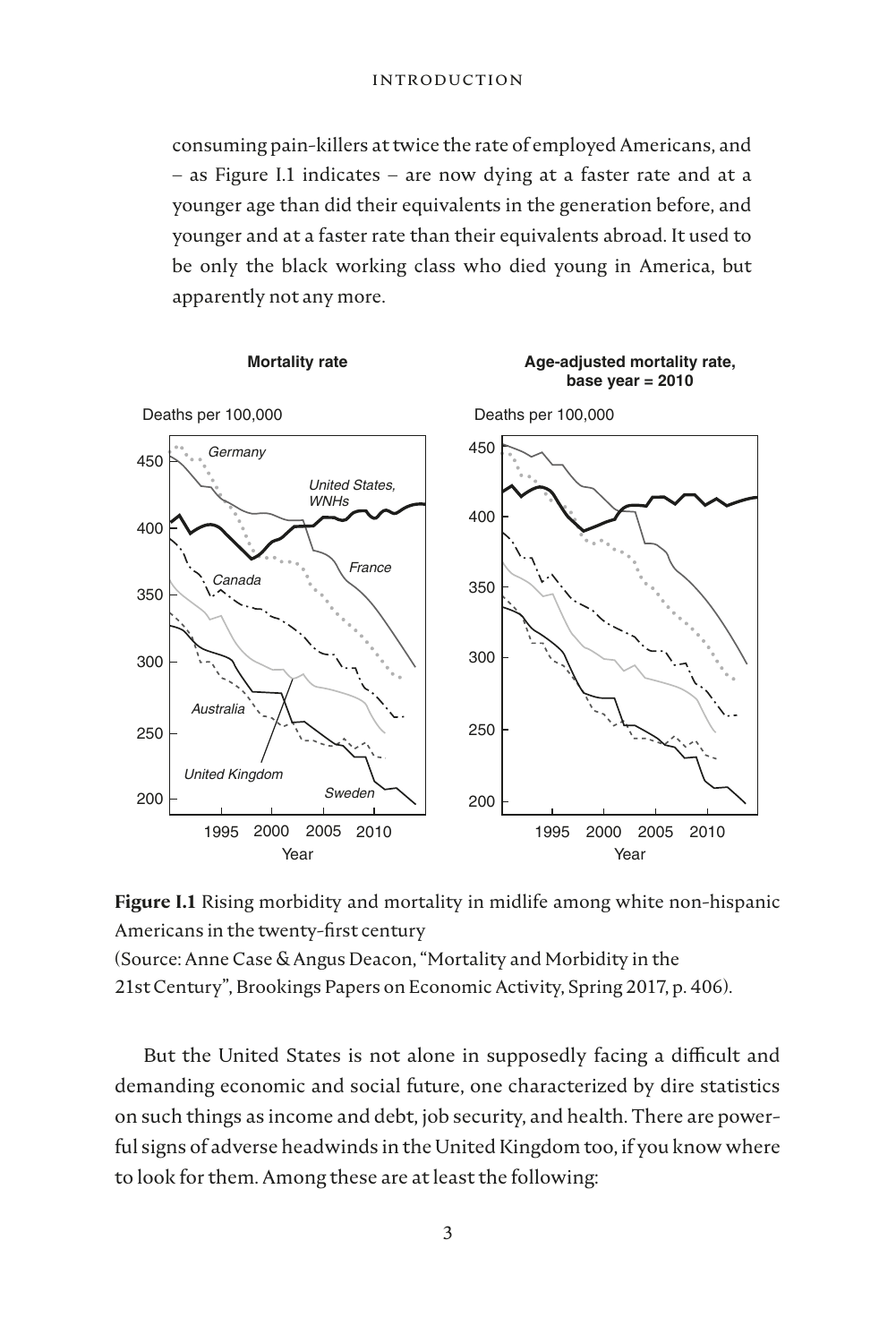• Wage stagnation: just a month after the Brexit vote in June 2016, the Trades Union Congress (using OECD data) reported that average real wages in the UK had fallen by nearly 10 per cent since the onset of the financial crisis in 2008, a fall exceeded in the entire OECD – as Figure I.2 indicates – only by Greece, Hungary and the Czech Republic. If true, that means that the British are currently in the middle of their worst decade for wage growth since the end of the Second World War, and on average will not earn more in real terms in 2021 than they did in 2008. On the Government's own figures, indeed, and because of Brexit, "real average earnings are now forecast to be £830 lower in the UK than expected in 2020 – thanks to a double whammy of weak pay rises and higher inflation".



**Figure I.2** International real hourly earnings growth, 2008–13 (Source: OECD Employment Outlook, 2014).

• Productivity shortfall: the productivity of UK workers – measured by output per hour – fell in the last two quarters of 2015 faster than at any time since the fourth quarter of 2008, when the UK economy was officially in recession. That shortfall left the UK with the largest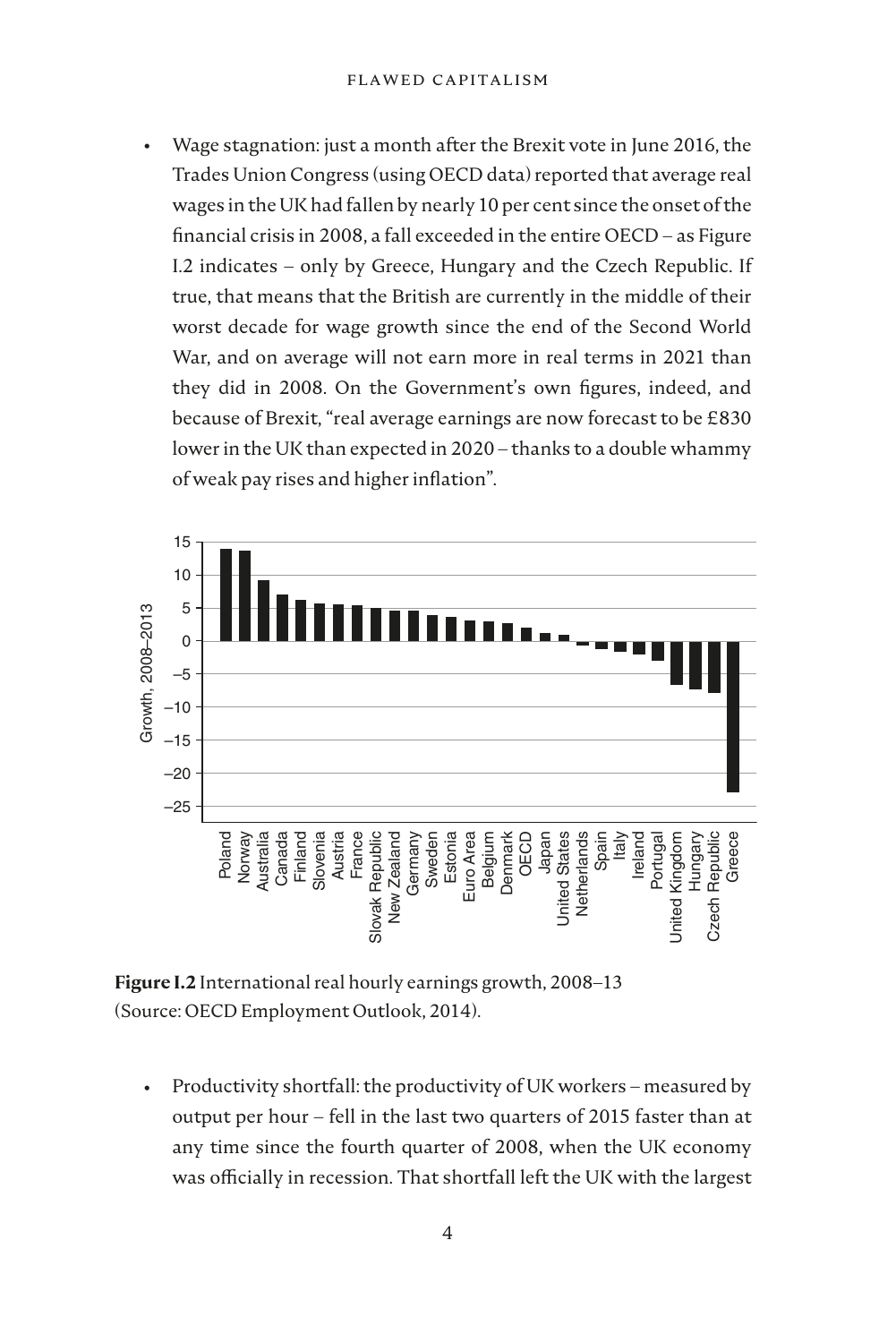## Introduction

productivity gap with the G7 average since records began, with UK output per hour now a full 36 percentage points less than the figure for Germany, 31 per cent less than that for France, and 30 per cent down on the figure for the United States. This is no small matter, given the critical role that labour productivity plays in sustaining and increasing overall living standards. It means that currently the British "are no richer relative to the EU-15 average than they were 15 years ago, and [that] the average Briton has to work more hours than the EU-15 average to achieve that income".

• Rising personal debt: what is even more troubling are the signs, emerging again, that in the UK those incomes are being inflated only by the acquisition of larger and larger quantities of personal and household debt. In the twelve months to July 2017, if the Bank of England's figures are correct, "household incomes had grown by just 1.5 per cent but outstanding car loans, credit card balances and personal loans had risen by 10 per cent" as "terms and conditions on credit cards and personal loans had become easier". So, it is not just in America that the ghosts of 2007–8 are beginning once more to stir.

\*\*\*\*

With all this in mind, one important recent political experience shared by the US and the UK might now begin to make more sense than perhaps it initially did: their shared experience of two major elections/referenda in which the outcome came as a surprise, not just to those who lost them but to their winners as well. In both countries, new political leaders and agendas now hold centre-stage because of a widespread and largely unexpected rejection in 2016 of more mainstream candidates and programmes by first the British and then the American electorate. It is true that the margin of victory for the Leave Campaign was very tiny in the British case, and that Donald Trump's winning margin was restricted to the electoral college (Hillary Clinton's popular vote exceeding his by more than 3 million): but victories, however problematically earned, count in elections – because to the victors go the spoils.

The Brexit vote was quickly understood at the time, and is still largely seen now, as a protest vote against their persistent neglect (from many governments and over many decades) by communities situated far from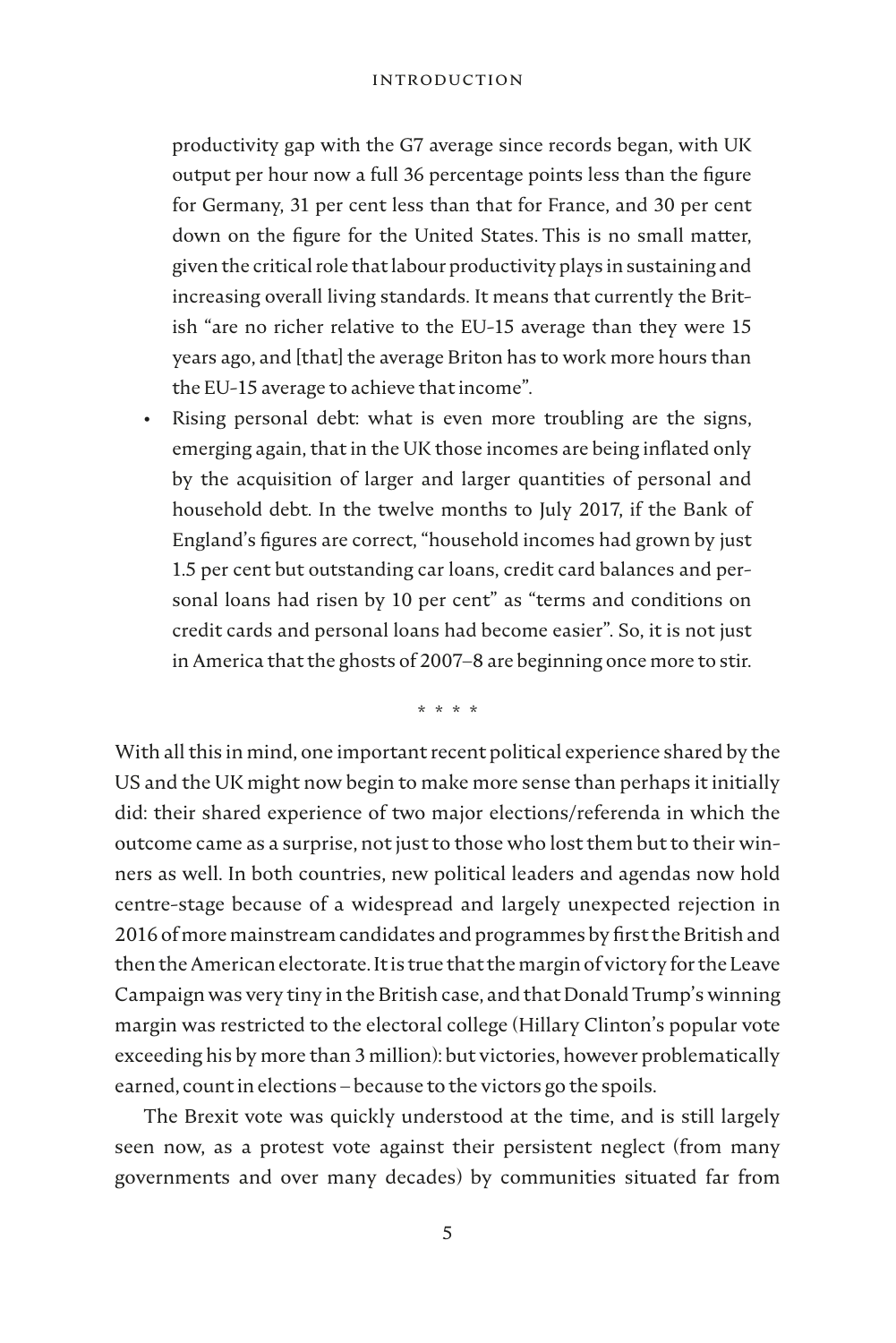London – communities that are currently full of non-college educated, predominantly white, working-class voters. The unexpected election of Donald Trump was equally grounded in a protest vote against economic neglect by their US equivalents. In neither case was white working-class anger the only factor in play: but in both countries it was in play, and being in play, it made the electoral difference. For the first time since at least 1945, the old political order in both Washington, DC and London was rattled to its core by the protest votes of those who found their present circumstances unsatisfactory – rattled by voters, moreover, who were prepared on this occasion to blame existing political parties for the things they found unsatisfactory. In each country, that is, elections held in 2016 demonstrated more clearly than in recent elections past that a significant section of each electorate found their circumstances to be intolerably *flawed.*

Which takes us to the title of this comparative text: *Flawed Capitalism: The Anglo-American Condition and its Resolution.* Long before Donald Trump and Theresa May came to dominate the political headlines, it was increasingly obvious to many progressive commentators on both sides of the Atlantic that there were flaws in both countries that needed to be recognized and understood, addressed and rectified. As we shall see, those flaws were (and remain) partly nationally-anchored and country-specific, and need to be dealt with as such. But they were, and are, also partly common to the economic model underpinning both societies; and to the degree that they are, are equally and similarly remediable. That much at least was clear before the 2016 political tsunamis. But what those unexpected developments have now added to this ongoing reform effort is both a new urgency and a new question. The new urgency comes from the new uncertainty, and the new question becomes this. Will the new centre-right solutions now on offer in Washington, DC and in London bring those much-needed remedies closer, or push them further away? As you will see as you read on, the answer on offer here is that the new politics of the centre-right will only make things worse on both sides of the Atlantic – that by shifting to the right in so unexpected a fashion, both countries have just scored spectacular own-goals – and that these are own-goals which are likely to undo much, and perhaps even all, of the limited progressive gains that had been put in place in both the US and the UK on either side of the financial crisis of 2008.